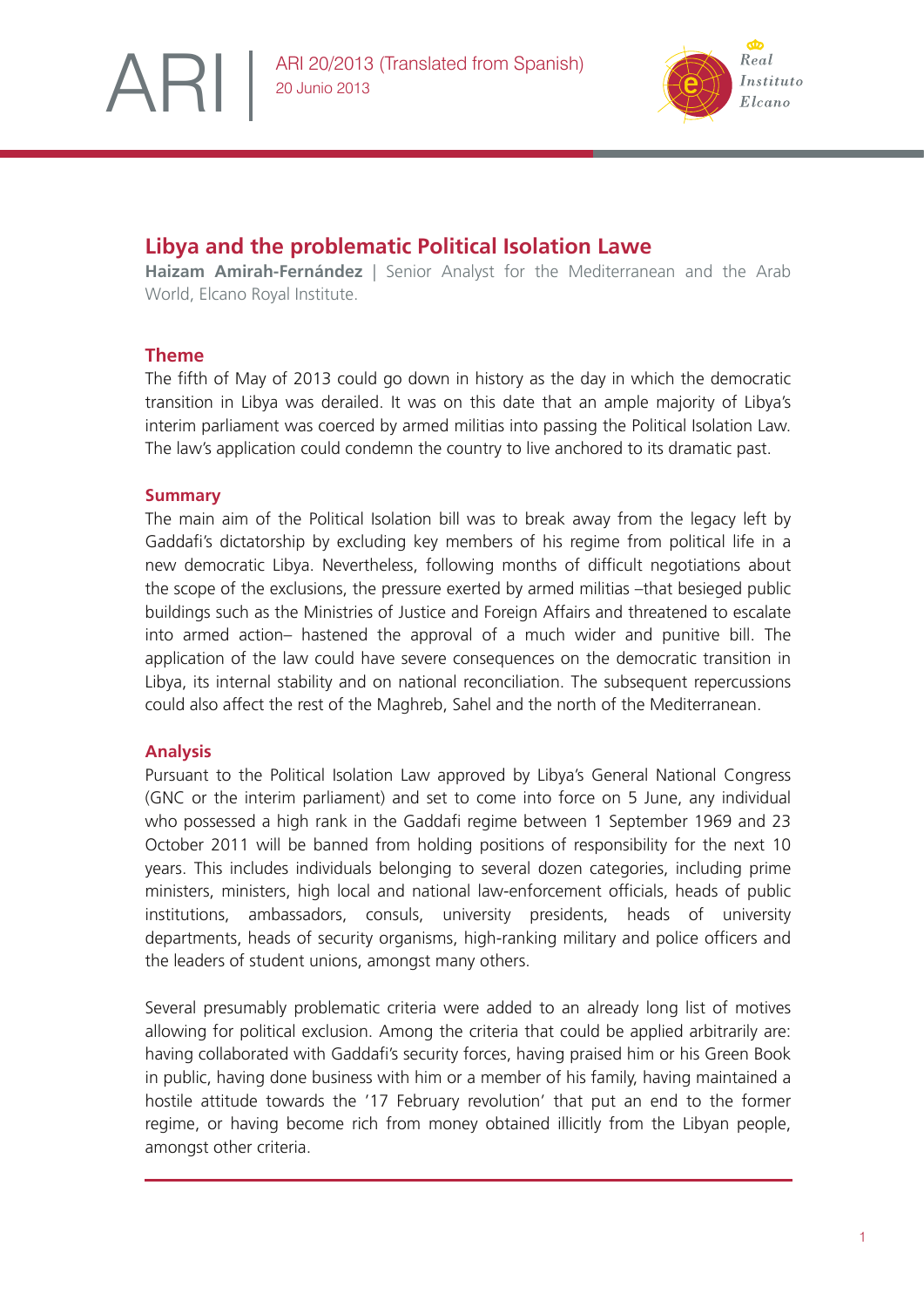According to some estimates, several hundred thousand Libyans could find themselves excluded from public life as a result of the Political Isolation Law if it is implemented in its entirety. Citizens affected would include significant numbers of government officials and key members of important public institutions.

Those affected by the law will be prohibited from holding executive or legislative office on a national or local level, and will be barred from working in the court system or with the administration in an advisory capacity. They will not be allowed to join the armed forces or the security sector, nor will they be allowed to form part of the diplomatic corps or preside over an academic institution. Political parties and organisations with political ambitions will furthermore be off limits to them, as will directorial positions in the media, amongst other limitations. In order to oversee the fulfilment of the Political Isolation Law, an 'isolation commission' endowed with ample powers and complete immunity for all its members has been established.

#### *Critiques of the Isolation*

Numerous Libyan citizens and organisations have come to criticise the law due to the serious problems that its implementation would cause. As could be expected, some of the many critics are both former members of and individuals still nostalgic for the previous regime, but there are also many that opposed and fought against Gaddafi that consider the new law to be vengeful and unjust, in addition to favouring religious and traditionalist political movements. The law's many opponents point out that it puts the stability of many already fragile, post-Gaddafi institutions at risk and that it sets a dangerous precedent by allowing armed militias to use coercion and violence to directly influence the lawmaking process.

Those that oppose the bill that ultimately did get approved are of the opinion that not all those who worked for the regime at some point during its 42-year lifespan deserve to be punished so severely, since the law fails to take individuals who deserted, were exiled or even fought to overthrow Gaddafi into consideration. Critics maintain that the Political Isolation Law is not the result of popular demand. They believe that, if this were the case, armed militias would not need to resort to violence in order to intimidate an interim parliament whose primary goal should be to establish a constituent assembly to draft a constitution.

#### *Victims and beneficiaries*

The first 'victim' of the new law was the president of the GNC and one of the most influential political leaders in Libya, Mohamed Magarief. He was the Libyan ambassador to India under Gaddafi until he defected and went into self-exile at the beginning of the 1980s. He later became one of the leading figures in the opposition National Front for the Salvation of Libya. Magarief ran for and was elected president of Libya's interim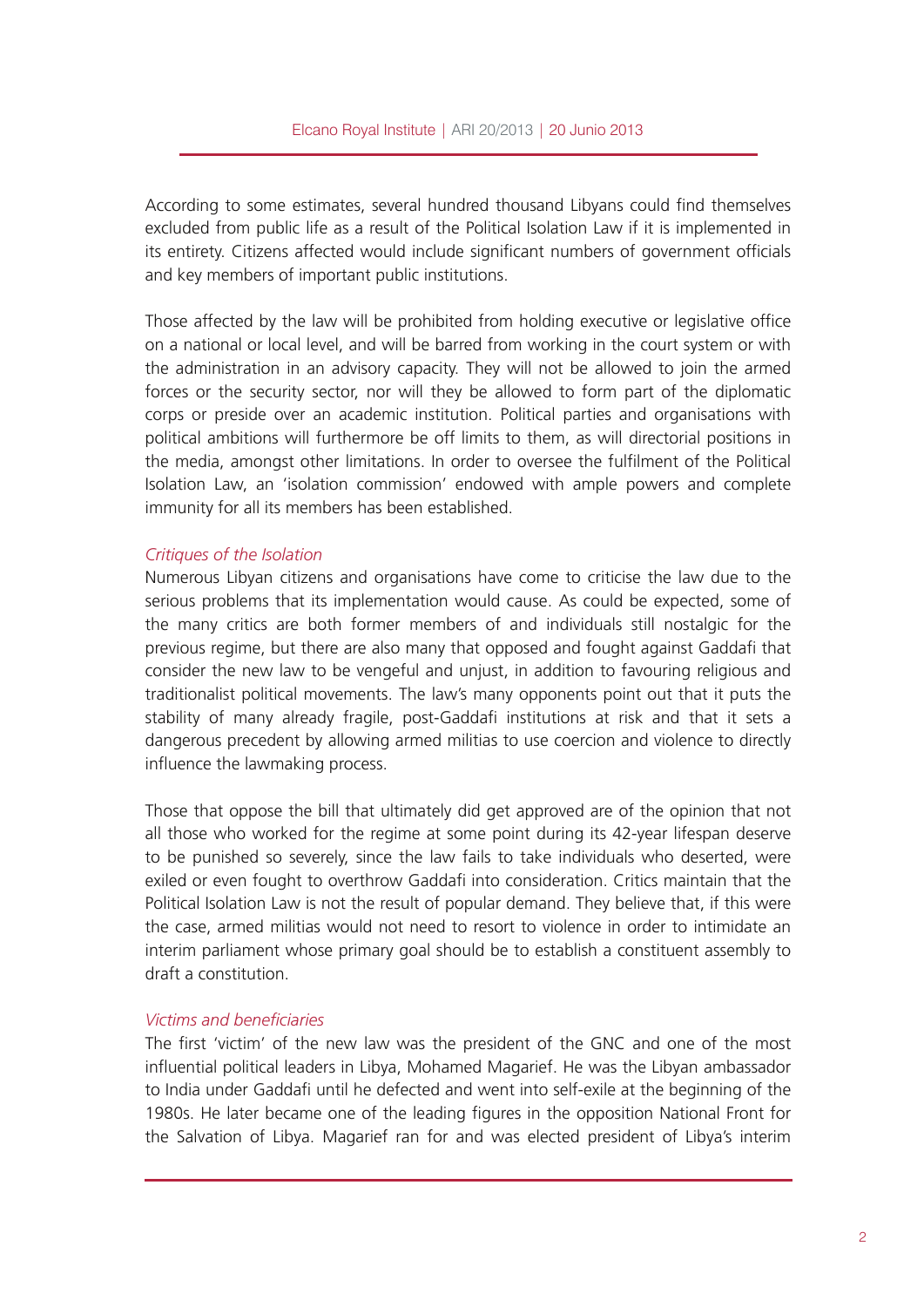parliament in July of 2012 during the first democratic elections held in the country's modern history, making him the de facto head of state. Known for his pragmatism and moderation, Magarief would end up being forcibly distanced from political life as a result of the Political Isolation Law, in spite of having spent decades in exile. As a result, he voluntarily handed in his resignation on 28 May, just days before the controversial law took effect.

Manoeuvres carried out by armed militias and various political groups that included Islamists have been interpreted as an attempt to create a political crisis that would force the resignation of the current Prime Minister, Ali Zeidan. Much in the same way as Magarief, he worked as a diplomat under Gaddafi and exiled himself at the beginning of the 1980s. A liberal, Zeidan worked as a human rights attorney in Geneva before the civil war in Libya began. The alliance formed by several armed revolutionary militias and Islamist political groups seems bent on bringing in a new prime minister who is more malleable and in tune with their own interests.

It is no secret that the main target of the Political Isolation Law is the head of the National Forces Alliance, Mahmoud Jibril. Jibril's party obtained the best results in the legislative elections held in 2012, taking 48% of the vote. Jibril, the party's leader and founder, served as the interim prime minister of the National Transitional Council following the onset of the revolution, and is often credited for having mobilised the international support needed to force Gaddafi's fall. However, between 2007 and the beginning of 2011 he served as the head of National Economic Development Board under the former regime, due to which he would also end up being excluded from political life as a result of the law passed by the GNC.

The future beneficiaries of the Political Isolation Law will mainly be the Islamist political parties, beginning with the Libyan branch of the Muslim Brotherhood, the Justice and Construction Party. Contrary to what has occurred in Egypt and Tunisia, the Muslim Brotherhood failed to gain high levels of popular support in the first free elections held in Libya since the fall of the region's autocrats (only reaching 10% of the closed-list votes). Nevertheless, its members are the least affected by the version of the Political Isolation Law that was ultimately passed, and thus will almost certainly be favoured in the coming stage.

#### *Internal and external risks of the Isolation Law*

One of the potential first consequences of the Political Isolation Law would be that 40 of the GNC's 200 members be excluded from political life, a fact that would alter its composition and internal balance of power. The worst hit will be the members of the National Forces Alliance and the National Front Party, whereas members of the different Islamists sectors will see their presence steadily augment. According to an internal norm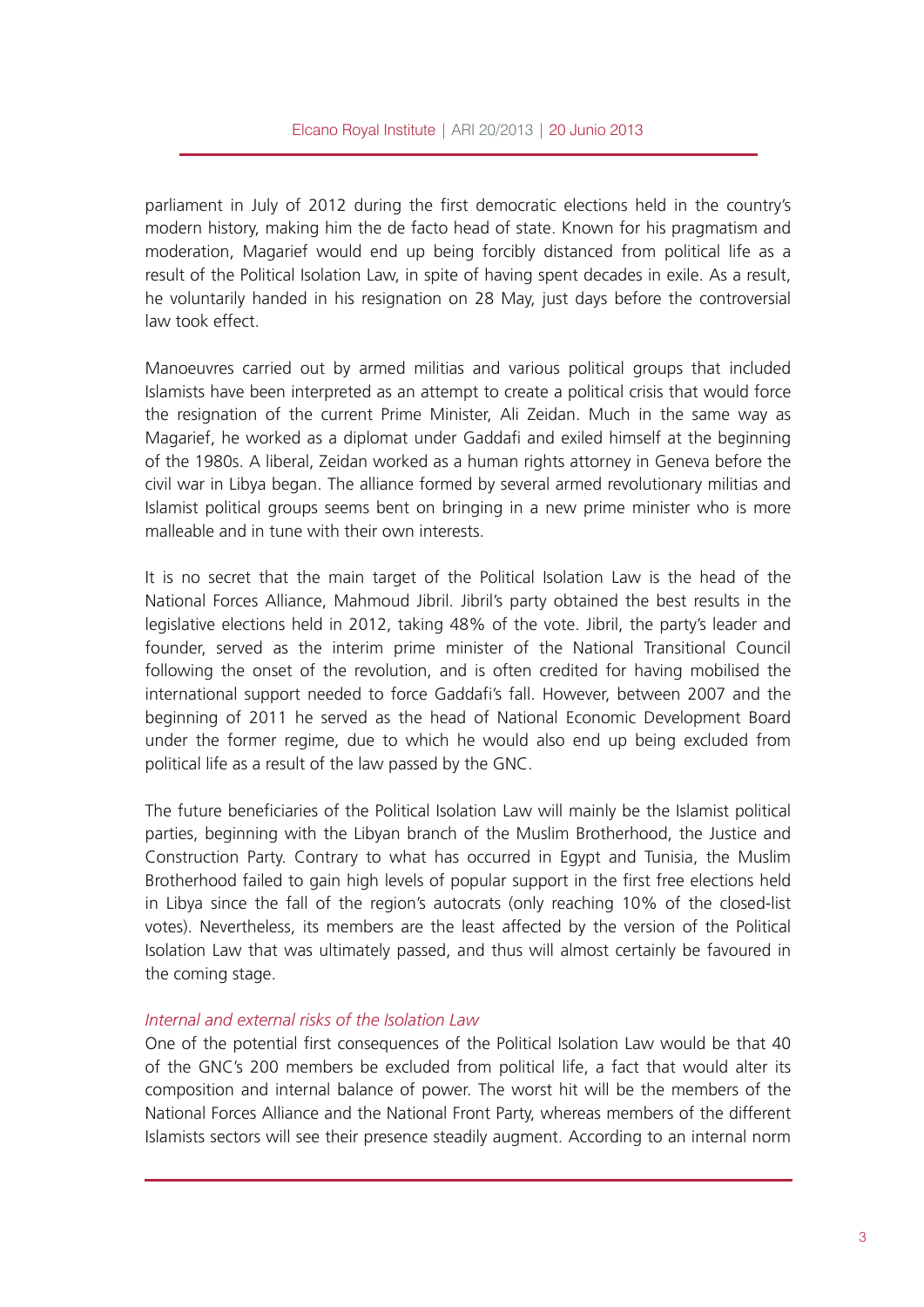in the GNC, representatives that end up being excluded will be replaced by the following candidates who received the most votes amongst those who ran as independents. It is, however, common knowledge that many of them are close to political parties, including Islamist ones. These changes will have a considerable impact on the formation of a constituent assembly that will later have the task of drafting a constitution, which did not exist during Gaddafi's era.

Additionally, at least four ministers (Oil, Defence, Finance and Interior) would be forced to abandon the government, and it is still not clear if the current prime minister will be purged or not. Some political parties, such as the National Forces Alliance and the National Front Party, will lose their leaders despite the fact that both parties received considerable support from Libyan voters. Likewise, several other parties amongst the 20 with parliamentary representation will lose leaders and members. All of this implies that the exclusions would only minimally affect the Islamist parties, and would pave the way for them to increase their influence in the Libyan political panorama beyond what the polls have granted them.

If political isolation is applied in its most thorough sense, Libya's bureaucratic system and the new state's institutions will be profoundly impacted. Many high ranking, competent and experienced members will be dismissed. This brings to mind the process of de-Baathification that took place in Iraq after the fall of Saddam Hussein in 2003, whereby hundreds of thousands of bureaucrats, government officials, police officers and members of the armed forces lost their jobs, giving them no other recourse but to join the insurgency that continues until today. Similarly, grave deficiencies in the design and execution of the Iraqi process contributed decisively to the collapse of numerous state functions and public services. If a repeat of this process is not avoided in time, there is nothing to stop Libya from following a similar course, especially since anyone with the will and the resources can easily acquire all manner of weapons.

The risk of collapse in the country's security structures is also a direct result of the dismissals of various high-ranking members of the law enforcement and armed forces that were entrusted with securing Libya's land borders (over 4,300 km). The knowledge they have of the terrain and the populations that inhabit the border regions will be difficult to replace in a short period of time. This is of paramount importance not only for stability within Libya, but also for the stability of the currently porous borders with the Sahel region countries, where criminal organisations, jihadist groups, illegal weapons and illicit traffic are rife. These activities are certainly a source of concern for countries in the Maghreb, as well as for the EU and the US.

To all of the above should de added that many of the chief interlocutors with foreign countries will also find themselves among those excluded by the Political Isolation Law.